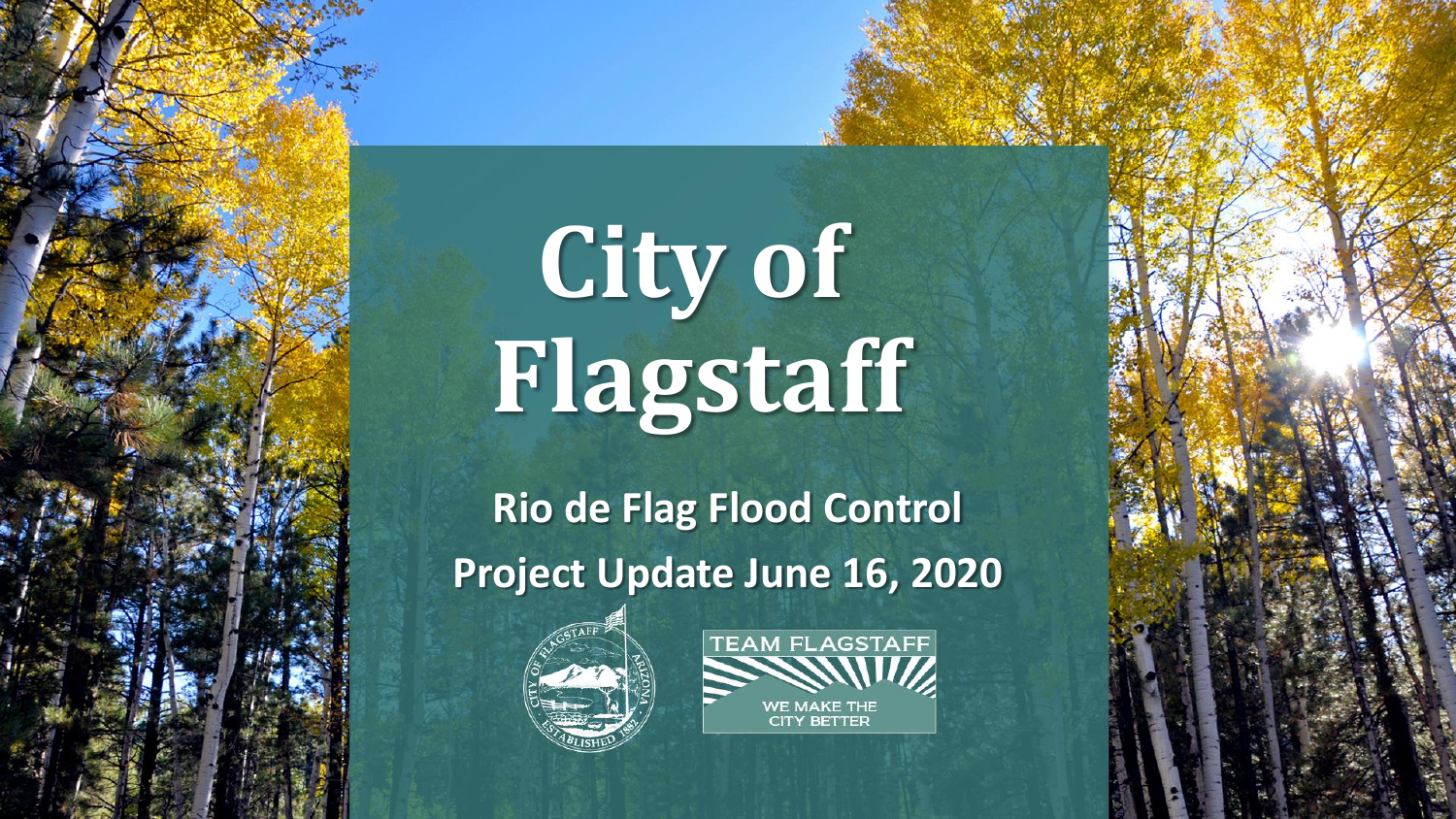

## **Project Update**



- •**USACE**
- **Project Design**
- **Environmental**
- **Real Estate**
- **BNSF**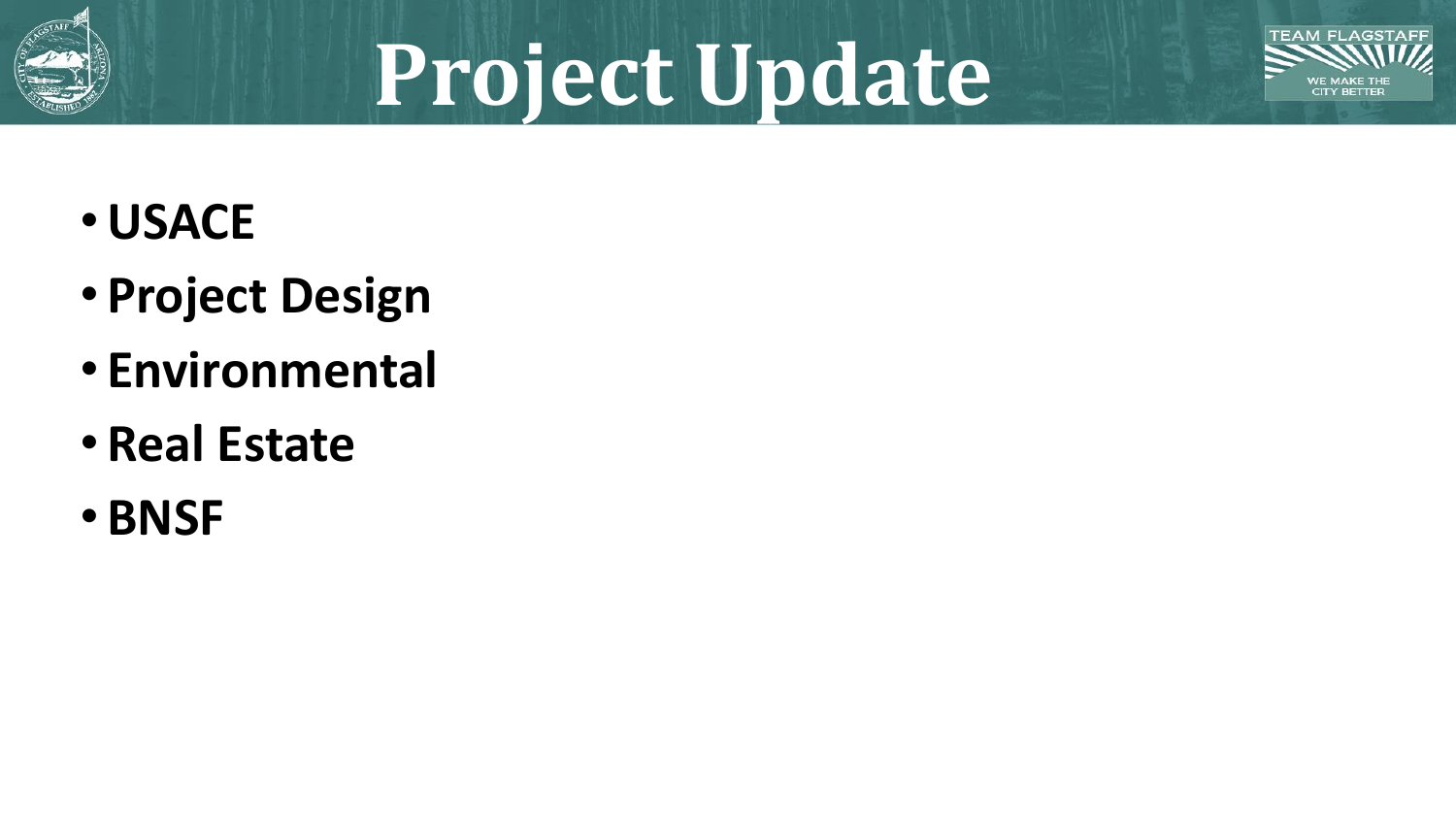

### **USACE**



- **Project Construction – Phase I**
	- US Army Corps posted a Contract Opportunity
		- Inquiry of Interest, May 2020
		- Intent for solicitation, July 2020

#### • **Project Schedule**

- Advertise August 2020
- Contract Award October 2020

#### • **Project Cost**

- US Army Corps notified City for Contribution, \$14M
	- City funds are appropriated
	- Terms for funds transfer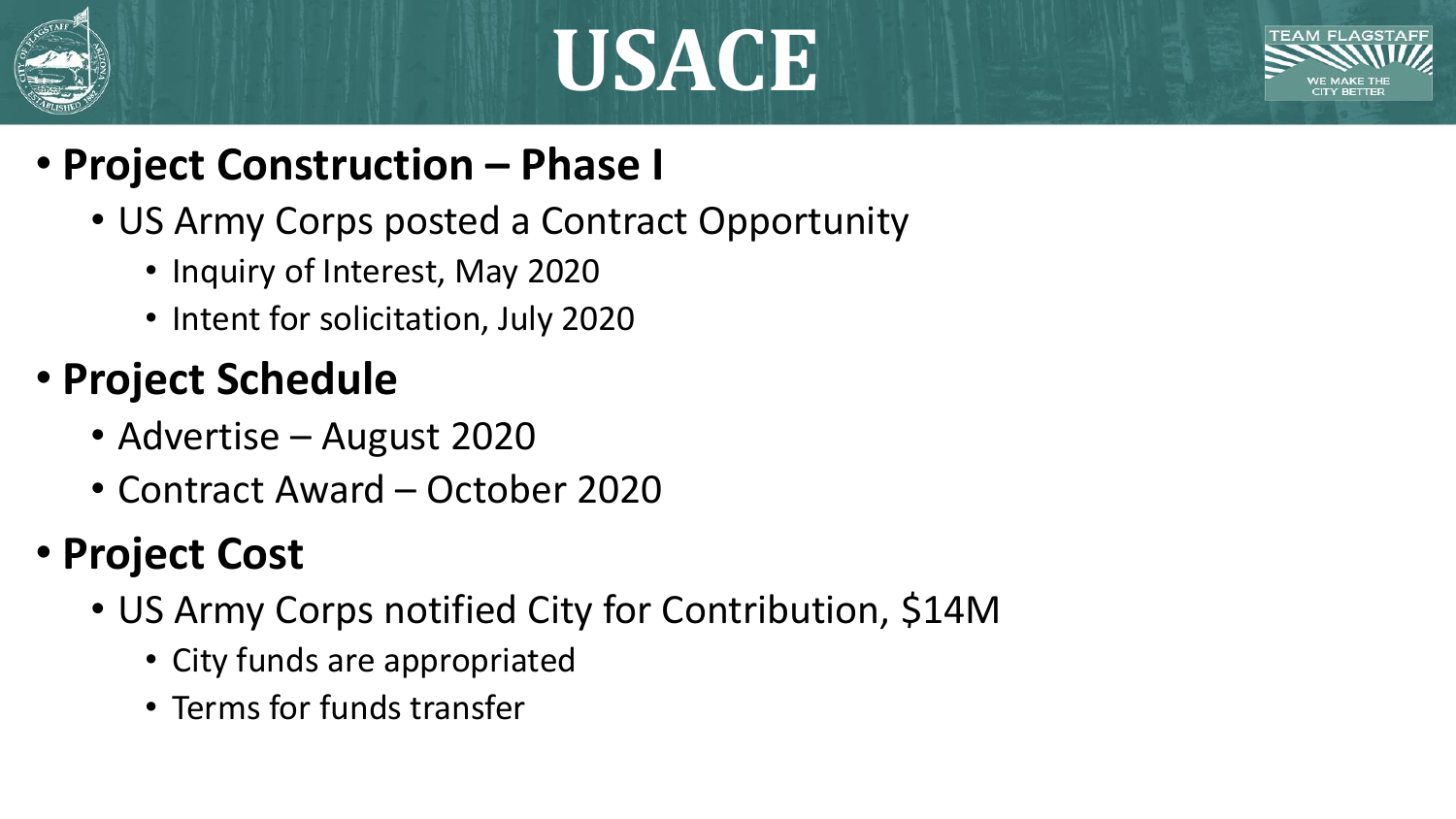

## **Project Design**



#### • **USACE and their Design Consultant**

- Agency Technical Safety Assurance comments to US Army Corps May 29, 2020.
- Next submittal Buildability, Constructability, Operability, Environmental (Fourth) **July**

#### • **City Utility and Franchise Utility Designs**

- Public Utility design draft 100%
- Coordinating Franchises' work plans for relocations

#### • **USACE schedule for Completion of Design, July 2020**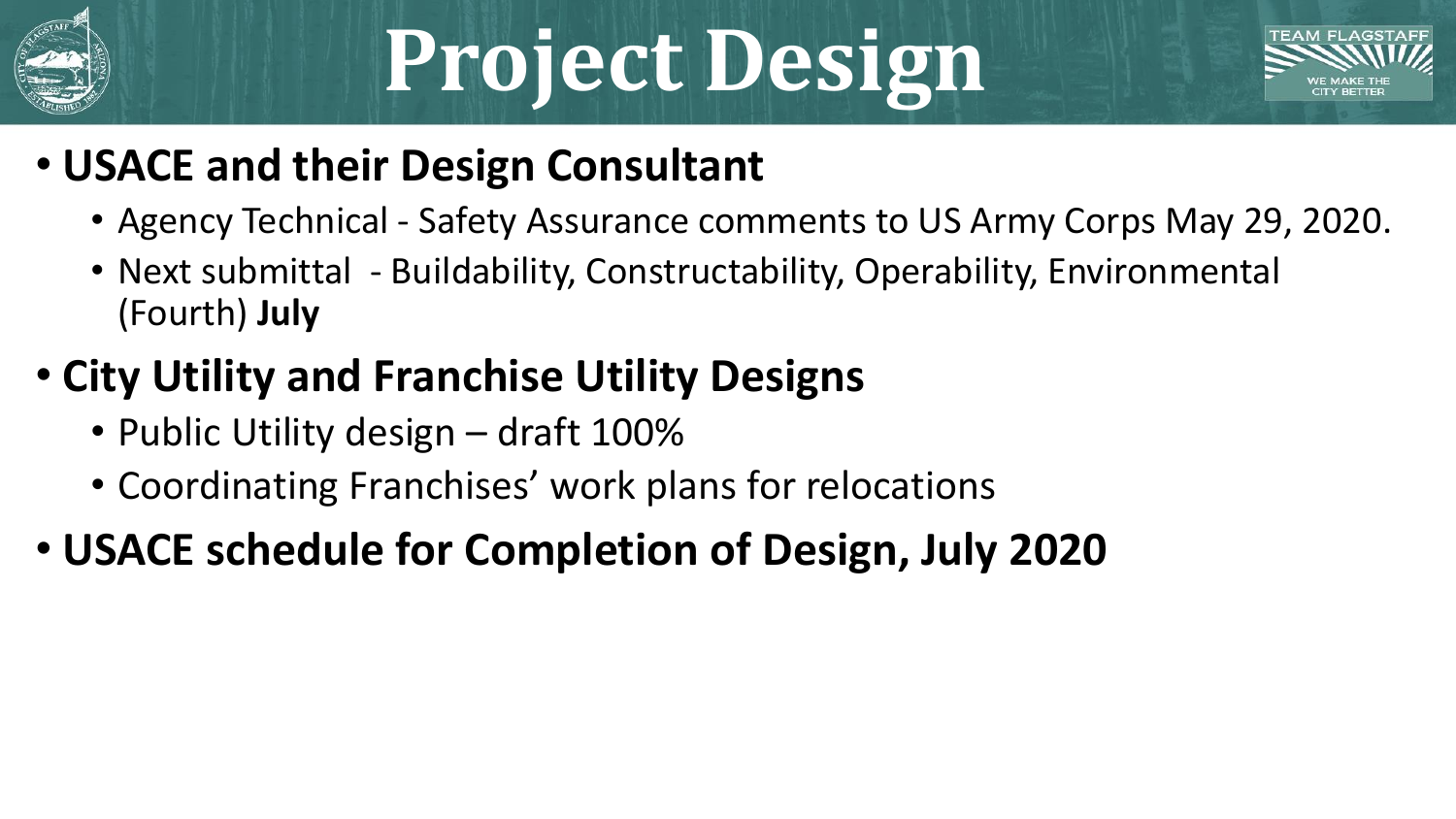

### **Environmental**



#### • **Environmental Site Assessment (ESA)**

- Response Action Plan Draft
	- City Consultant requirement
	- Handling of potential petroleum-contaminated soils
- City and Army Corps discussion
	- ADEQ coordination
	- 401 Water Quality Certification

#### • **Environmental Certification**

• Coordination and identifying areas of concern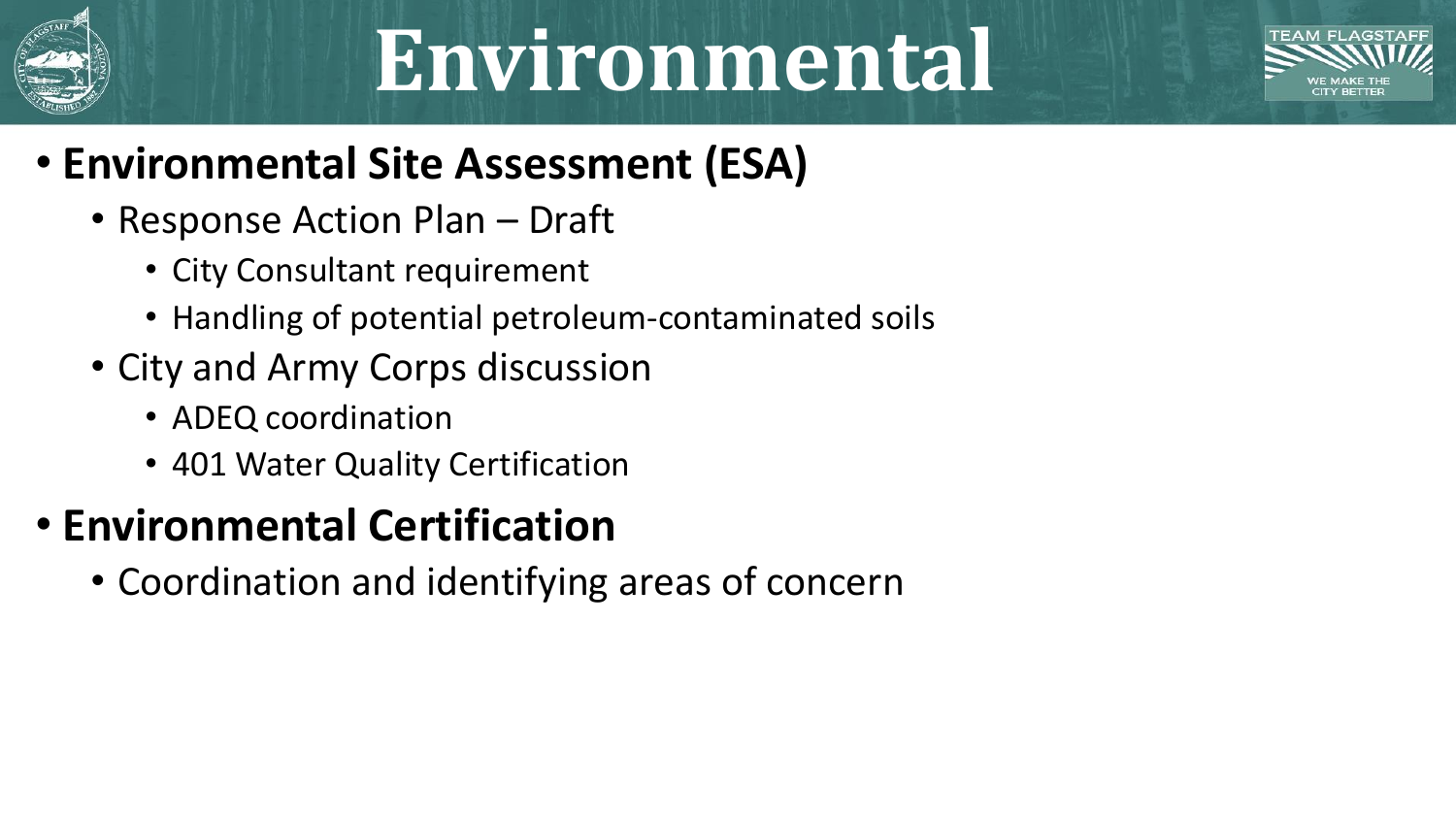

### **Real Estate**



- **Legal Descriptions – Phase I**
	- All documents completed, finalized and submitted to Appraisers
- **Appraisals – Phase I**
	- Appraisals have been ordered.
		- City leased properties to US Army Corps for review, April 2020
		- Multi Family and Commercial properties in progress, July 2020
		- Commercial properties US Army Corps received, awaiting a response
	- BNSF Appraisals
		- US Army Corps reviewed, City is working to respond with revisions
		- Transportation Corridor Methodology
	- US Army Corps Certification requirement